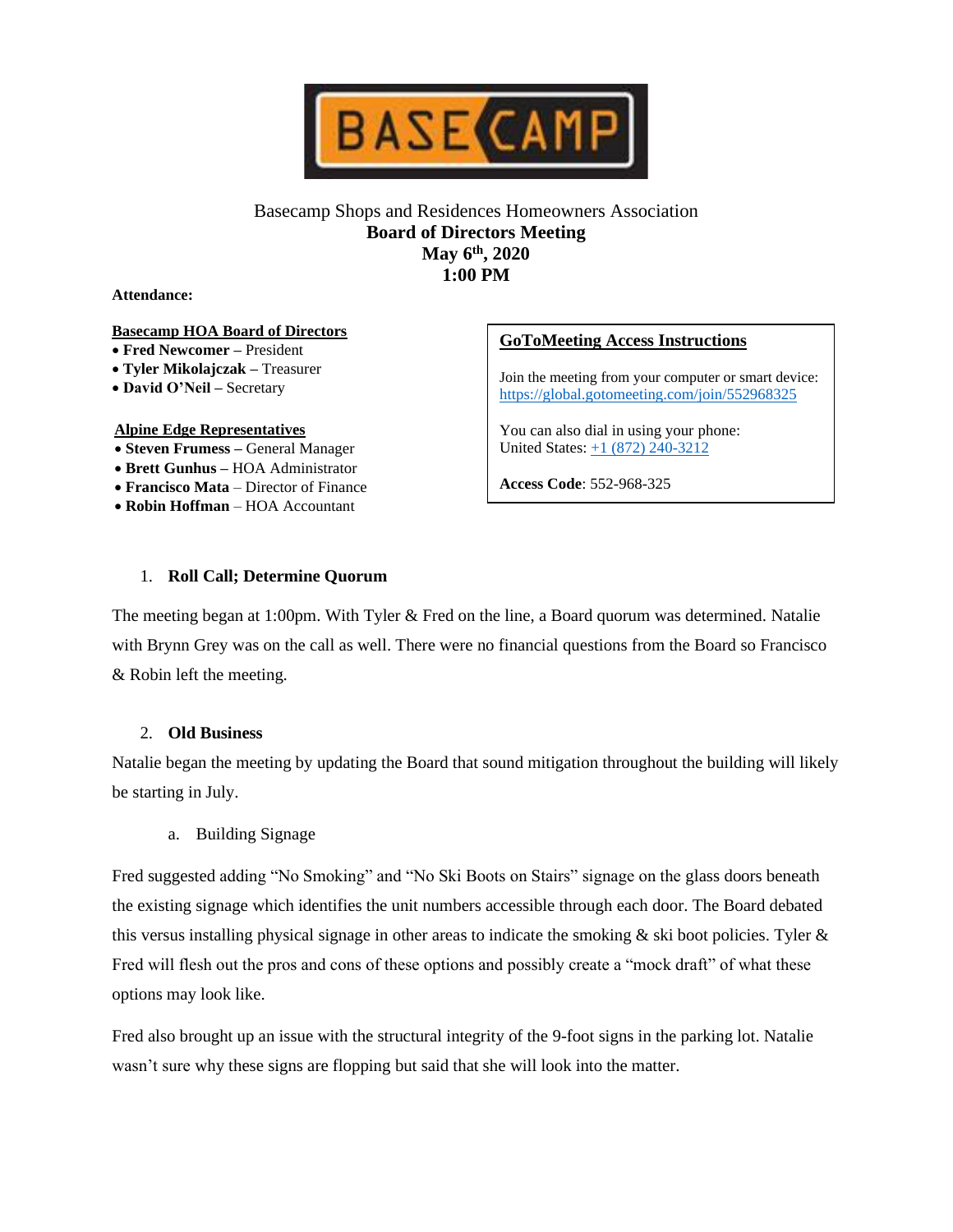### b. Committee Creation

i. Summit Housing Authority

Fred is working on a draft communication to educate homeowners on proper renting protocol within Summit County. For example, renters must first attempt to find a tenant within the 10 Mile Basin before opening up the search for other candidates. He informed the Board that these same protocols seem to apply to any Basecamp owners selling their unit as well.

Decisions made at the previous Board meeting to form a committee dedicated to renting oversight, and another dedicated to parking enforcement were walked back. It is likely that these responsibilities will be taken on by the Board as their personal schedules allow. The Board will consider recreating these committees if they happen to find any homeowners up to the task.

c. Dog Waste Clean-Up

There is a substantial amount of dog waste on the east side of the building, mostly outside the Pod 2 door. Alpine Edge will take a look and likely hire out this clean-up task. The Board will consider the installation of dog waste bag dispensers although this expense was not budgeted for in 2020.

d. Website Review

The new Basecamp landing page was reviewed and approved. Management will send a communication to the homeowners informing them of this resource once a few final documents are uploaded. Alpine Edge will also start to publish a Notice of Meeting prior to Board meetings so that homeowners may stay informed and attend these Board meetings if they'd like.

### 4. **New Business**

a. Recent Homeowner Requests

With owners abiding by the County stay-at-home orders, a few individuals have been reaching out to Management & the Board to work on certain projects on association property.

## a. Garage Hydraulic Lift

One owner has requested to install a hydraulic lift in his garage. There are some concerns regarding noise, both in terms of installation as well as future operation. There is also concern regarding fit – whether the garage can indeed contain 2 vehicles at once, and also whether the device plugs into a standard outlet or needs its own breaker.

The Board decided they will need substantial detail in terms of noise, installation, and further requirements before considering approval of a project of this scope.